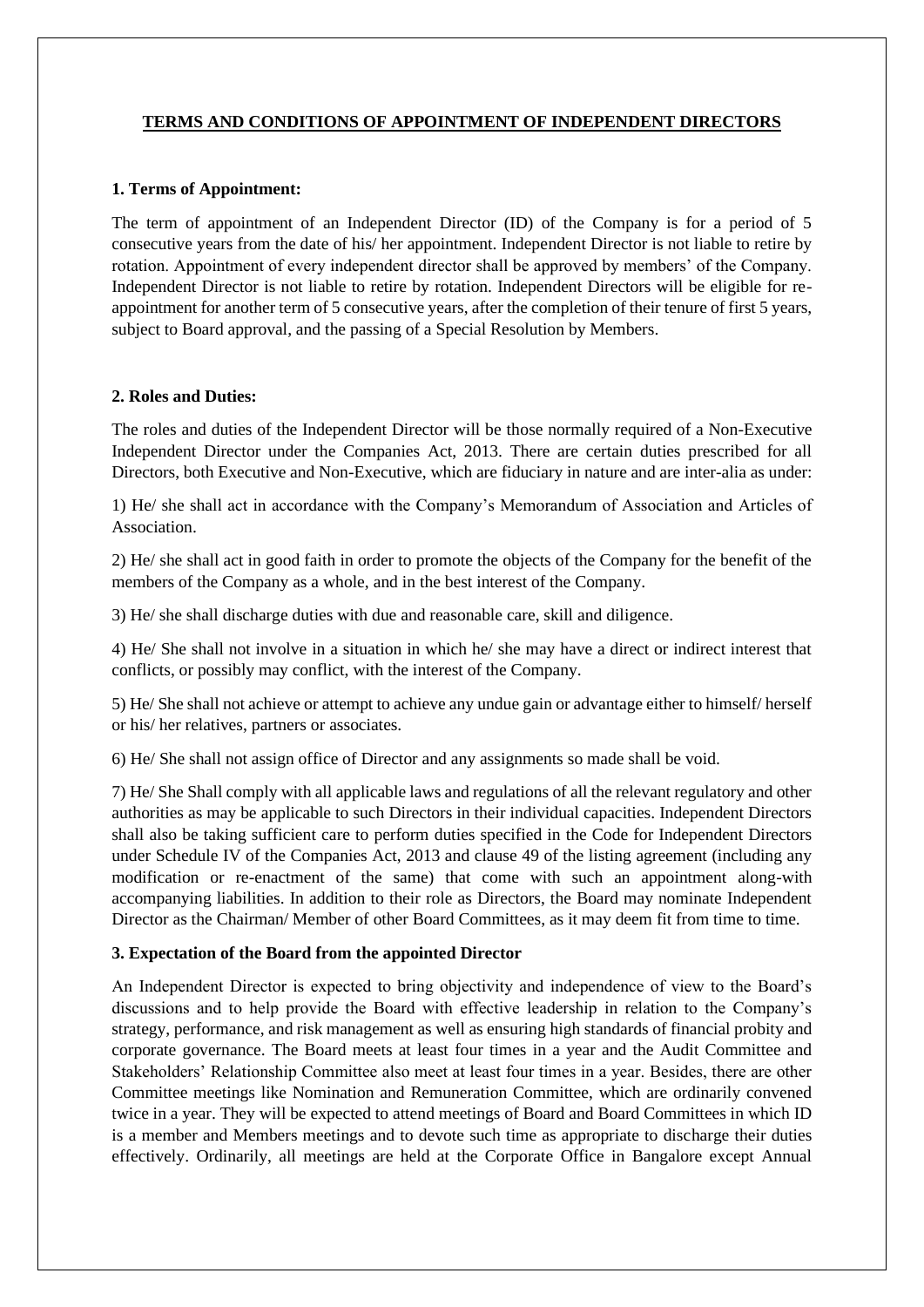General Meeting. By accepting the appointment, the Directors confirm that they are able to allocate sufficient time to meet the expectations from their role to the satisfaction of the Board.

## **4. Code of Conduct and Business Ethics for Board of Directors and Insider Trading Code**

The Board has put in place a Code of Conduct and Ethics for Board of Directors (Code). Independent Directors shall abide by the Code. An annual affirmation of compliance is required to be provided by the Independent Directors on the same. Directors shall also comply with Securities and Exchange Board of India (Prohibition of Insider Trading) Regulations, 1992 and Code of Conduct for Prevention of Insider Trading of the Company. The directors shall not make use of unpublished price sensitive information.

## **5. Directors' Fees/ Remuneration**

- A sitting fee will be paid for attending each meeting of the board as well as the Audit committee meeting attended, as per the provisions of Section 197 of the Act 2013 and the Articles of Association of the Company, as fixed by the board from time to time;

- The ID will be entitled to claim reimbursement of all his/ her travelling, hotel and other incidental expenses incurred by him/ her in performance of duties as director of the Company, as per the provisions of the Act 2013.

## **6. Stock Options**

Independent Director is not eligible to participate in Stock Options schemes of the Company.

## **7. Status of Appointment**

The Independent Director will not be an employee of the Company and the appointment letter shall not constitute a contract of employment. The Directors will be paid such remuneration by way of sitting fees for meetings of the Board and its Committees as may be decided by the Board and / or as approved by the Members from time to time.

## **8. Conflict of Interest**

It is accepted and acknowledged that the appointed IDs may have business interests other than those of the Company. Considering the same, they are required to declare any such directorships, appointments and interests to the Board in writing in the prescribed form at the time of their appointment.

In the event that circumstances seem likely to change and might give rise to a conflict of interest or, when applicable, circumstances that might lead the Board to revise its judgments that they are independent, this should be disclosed to both the Chairman and the Secretary.

## **9. Confidentiality**

All information acquired during the appointment is confidential to the Company and should not be released, either during the appointment or following termination (by whatever means) to third parties without prior clearance from the Chairman unless required by law or by the rules of any stock exchange or regulatory body. On reasonable request, Director shall surrender any documents and other materials made available to them by the Company.

Attention is also drawn to the requirements under the applicable regulations and the Sequent Insider Trading Code which is concerned with the disclosure of price sensitive information and dealing in the securities of Sequent. Consequently director should avoid making any statements or performing any transactions that might risk a breach of these requirements without prior clearance from the Chairman or the Company Secretary.